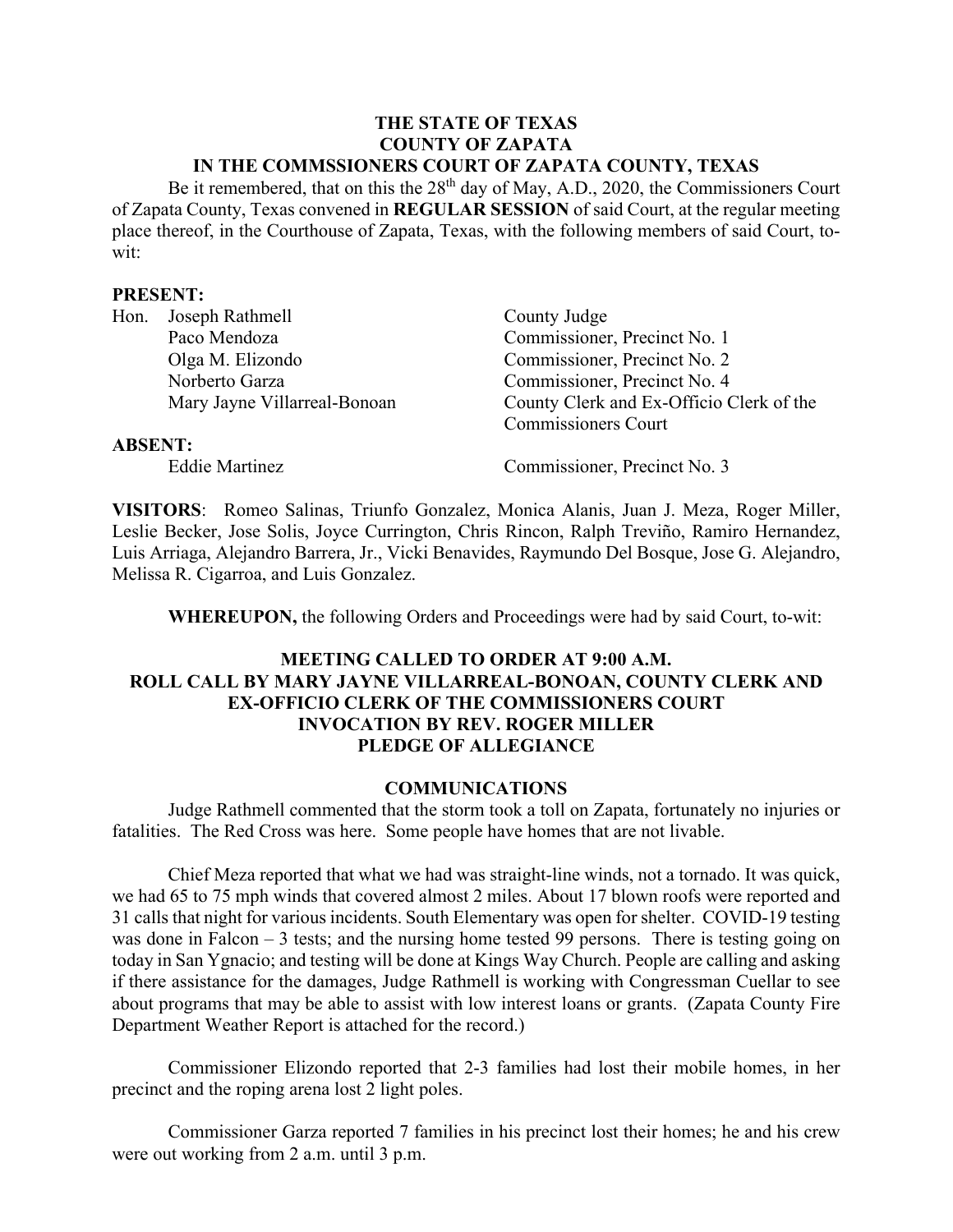Chief Meza reported that crews did a tremendous job clearing the streets; streets were full of branches. He has been working with AEP; residents were out of power for 2 days.

Commissioner Mendoza stated that citizens are being told to place debris on the right of way so crews can pick it up. Priority is to clear roadways.

Jose Alejandro, of Texas Division of Emergency Management (TDEM), reported that he has been in contact from the get-go and is working with other communities; there has to be \$37,000,000 in damages for National Emergency Declaration. Assessments are being made for an approximation of damages. If numbers are met FEMA will send a representative. Those affected need to submit basic information along with pictures of damages, list of damages and losses.

Vicki Benavides reported on Falcon Nursing Home. They are fortunate to have everybody healthy, our communal spread is very low; 100% testing was done at the nursing home and turnaround time is 3 to 5 days. There is a lot of transparency because of what happened at New Jersey and New York. They are registed at CDC website and have to do inventory of PPE's and account for suspected covid cases. Chief Meza has been providing them with PPE's available. They also got supplies from Ford and Hanes.

Judge Rathmell also reported that Zapata County lost Martin Arredondo, an employee of Precinct 3 and extends our condolences to his family.

Ramiro Hernandez reported that he is working with two programs. One of the programs is for distribution of milk, the problem is the storage. An option is asking the school for assistance for storage. Judge Rathmell added that a refrigerated truck costs \$1,400 per month, it's a small truck that does not require a CDL driver. This program will end on June 30. Milk can be delivered to Falcon, Lopeño and Siesta shores together with meals provided for children by Mr. Hernandez. The other program is Farmers to Families Food Box, which consists of fresh fruit and vegetables, meat products and chicken at a small cost to the county. Again, the problem is refrigeration or would have to be distributed the same day. Mr. Hernandez recommended a large, refrigerated truck if these programs continue. In the meantime, the milk will be delivered by Mr. Hernandez along with the other meal programs. In April 6000 meals were served in Zapata and San Ygnacio.

#### **PUBLIC COMMENT**

Christopher Rincon, Executive Director of the River Pierce Foundation, stated that the last time he was at commissioner's court it was to discuss the Right of Entrance for the Border Wall. He has been working with the Border Wall Coalition and are asking the court to continue their stance with this issue. They are trying to slow this down and are working with the families and land owners that are opposed to the construction of the wall on the private lands. It is up to us to protect ourselves. It would be disastrous if they would disturb the habitat of the bird sanctuary. These families are facing intimidations; the process of the border wall has continued as if the global pandemic has never happened. He is here to back up the court in the position on the stance.

Melissa Cigarroa, Board President of the Rio Grande Study Center, and landowner in Zapata County is involved in negotiation in U.S. attorney southern district trying to prevent the right of entry. The long-term goal is to delay the actual take. They feel the leverage is the right of entry negotiation. Once it is signed, it allows the government to identify the land they will take. Once it is signed, it goes very quickly. Objections can be clearly heard. They want the government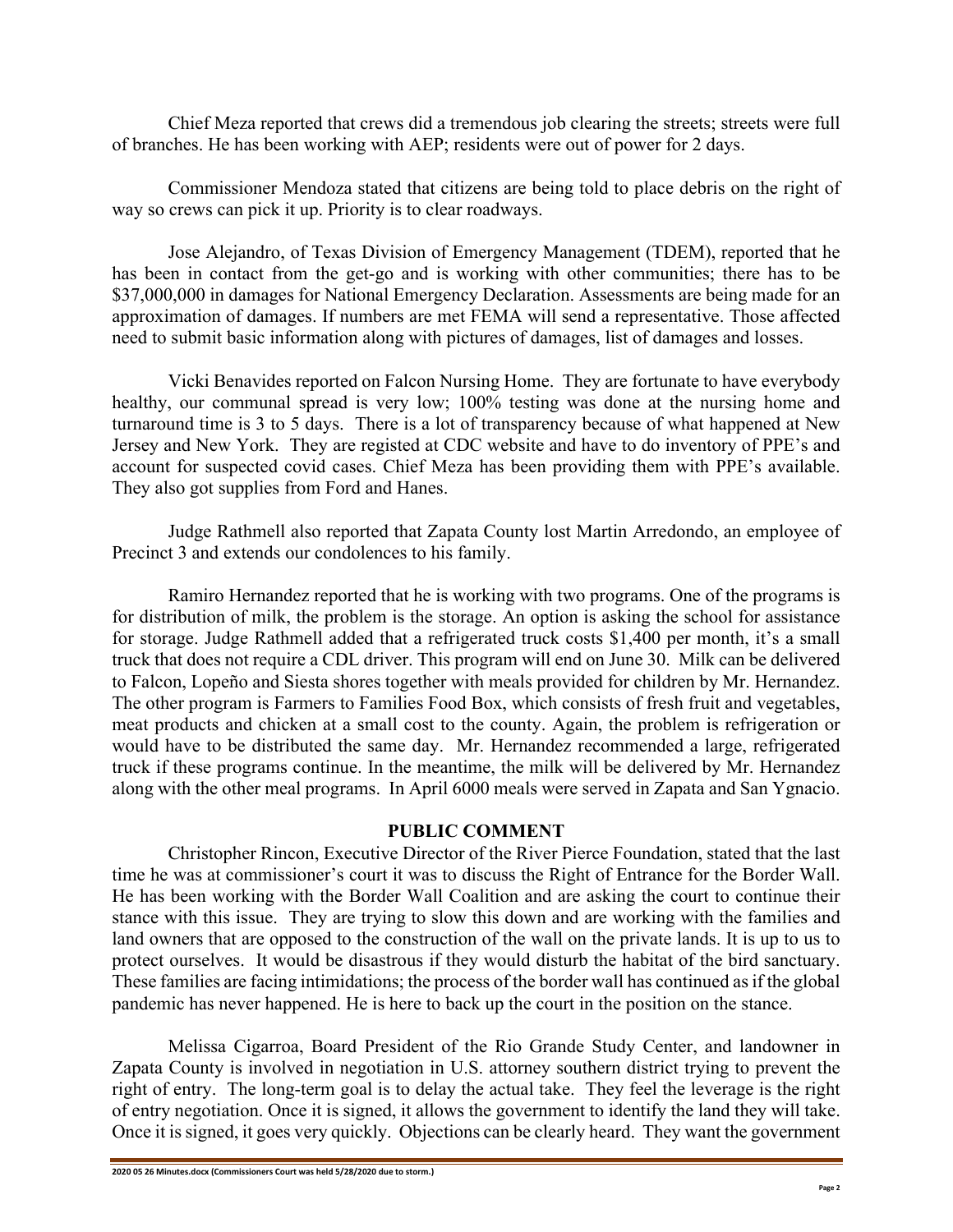to understand the impact that the wall will have on the historic content and negative impacts it will have for generations to come; and want to establish the historical independence we have.

Luis Arriaga, also concerned about the border wall and effect it can have on the bird sanctuary, it's an extra source on tourism for the county. The historical cemetery and architecture along the river will be greatly affected. There are heritage connections among Webb, Zapata and Starr Counties.

### **ORDER APPROVING INVOICES**

Motion was made by Commissioner Garza, seconded by Commissioner Mendoza, to approve invoices in the amount of \$916,515.94 as presented by Triunfo Gonzalez.

The above motion, being put to a vote, was approved by the affirmative vote of all members of the Court.

## **ORDER APPROVING CHECKS ISSUED**

Motion was made by Commissioner Mendoza, seconded by Commissioner Garza, to approve checks issued in the amount of \$916,515.94, as requested by Hon. Romeo Salinas, County Treasurer.

The above motion, being put to a vote, was approved by the affirmative vote of all members of the Court.

## **NO REPORT – BOYS AND GIRLS CLUB IS CLOSED**

8. Boys and Girls Club Report as requested by Hon. Paco Mendoza, Commissioner, Pct. 1. The club is closed, employees are working. They have a grab and go program for kids.

# **ORDER APPROVING THE OPENING OF ZAPATA COUNTY FACILITIES AT 50% CAPACITY**

Motion was made by Commissioner Mendoza, seconded by Commissioner Garza, to approve to open Zapata County facilities at 50% capacity, including library and museum on June 1, 2020; nutrition center will continue with home deliveries. Swimming pools will tentatively open on June 15 as requested by Hon. Joe Rathmell, County Judge.

The above motion, being put to a vote, was approved by the affirmative vote of all members of the Court.

## **ORDER APPROVING MEMORANDUM OF UNDERSTANDING (MOU) BETWEEN ZAPATA COUNTY AND EXPERIENCE WORKS**

Motion was made by Commissioner Elizondo, seconded by Commissioner Mendoza, to approve the Memorandum of Understanding (MOU) between Zapata County and Experience Works as requested by Hon. Joe Rathmell, County Judge.

The above motion, being put to a vote, was approved by the affirmative vote of all members of the Court.

### **ORDER APPROVING TO GO OUT FOR BIDS FOR VIDEO EQUIPMENT FOR LIVE STREAMING OPTIONS AND DEVELOPMENT OF RULES FOR VIDEO RECORDING OF ALL ZAPATA COUNTY COMMISSIONERS COURT MEETINGS**

Motion was made by Commissioner Mendoza, seconded by Commissioner Garza, to approve to go out for bids for video equipment for live streaming options and development of rules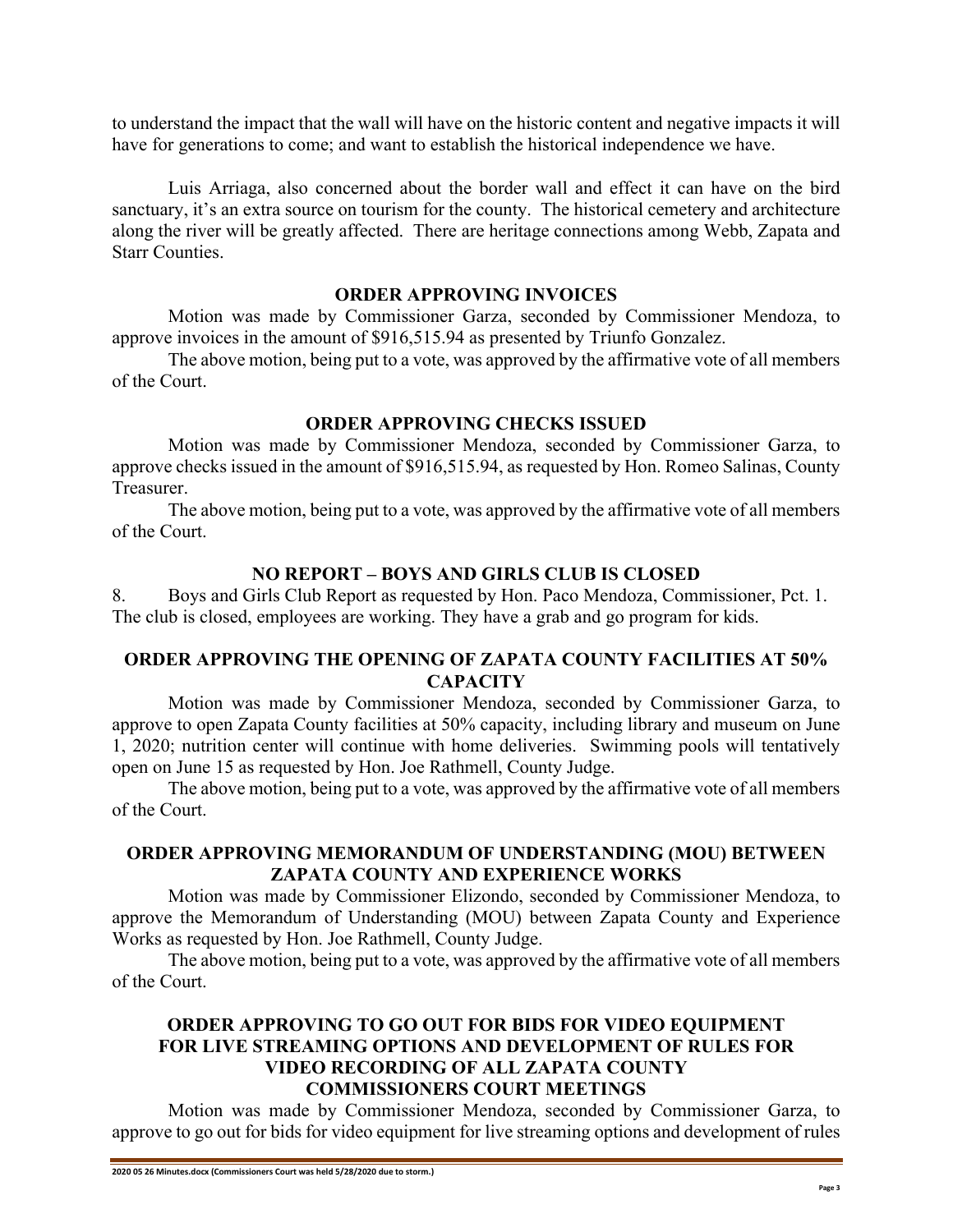for video recording of all Zapata County Commissioners Court meetings, allowing greater public access to the community as requested by Hon. Olga Elizondo, Commissioner Pct. 2.

The above motion, being put to a vote, was approved by the affirmative vote of all members of the Court.

## **ORDER ACCEPTING RETIREMENT OF MANUEL A. URIBE, VETERANS SERVICE OFFICER**

Motion was made by Commissioner Mendoza, seconded by Commissioner Garza, to approve the retirement of Manuel A. Uribe, Veterans Service Officer, effective May 29, 2020 as requested by Nellie R. Treviño, Personnel Director.

The above motion, being put to a vote, was approved by the affirmative vote of all members of the Court.

#### **ORDER ADOPTING UPDATE OF 2020 WATER CONSERVATION PLAN**

Motion was made by Commissioner Mendoza, seconded by Commissioner Garza, to adopt an updated 2020 Water Conservation Plan as requested by Ralph Treviño, Water Plant Manager.

The above motion, being put to a vote, was approved by the affirmative vote of all members of the Court.

#### **ORDER APPROVING LINE ITEM TRANSFER**

Motion was made by Commissioner Garza, seconded by Commissioner Mendoza, to approve the following line transfer to meet departmental needs:

|             | <b>DEPARTMENT</b>                       | LINE-ITEM FUND |                    | AMOUNT.    |
|-------------|-----------------------------------------|----------------|--------------------|------------|
| <b>FROM</b> | Zapata County Public Library 10-650-427 |                | Workshops & Travel | \$2,500.00 |
| TO          | Zapata County Public Library 10-650-463 |                | <b>Books</b>       | \$2,500.00 |
|             |                                         |                |                    |            |

as requested by Amalia Navarro, Zapata County Librarian.

The above motion, being put to a vote, was approved by the affirmative vote of all members of the Court.

## **ORDER APPROVING RESOLUTION TO APPLY TO 2020 HELP AMERICA VOTE ACT (HAVA) CARES ACT SUB GRANT TO TEXAS COUNTIES AND APPOINT MARY JAYNE VILLARREAL-BONOAN AS THE SINGLE POINT OF CONTACT (SPOC) TO ACT ON BEHALF OF THE COUNTY IN COMMUNICATING WITH THE OFFICE OF THE SECRETARY OF STATE INCLUIDING SUBMISSION OF ALL NECESSARY REPORTS**

Motion was made by Commissioner Mendoza, seconded by Commissioner Garza, to approve Resolution to apply to the 2020 Help America Vote Act (HAVA) CARES Act Sub grant to Texas counties and appoint Mary Jayne Villarreal-Bonoan as the Single Point of Contact (SPOC) to act on behalf of the county in communicating with the office of the Secretary of State, including submission of all necessary reports as requested by Hon. Joe Rathmell, County Judge.

The above motion, being put to a vote, was approved by the affirmative vote of all members of the Court.

### **MOTION WAS MADE BY COMMISSIONER GARZA, SECONDED BY COMMISSIONER MENDOZA, TO ENTER INTO EXECUTIVE SESSION**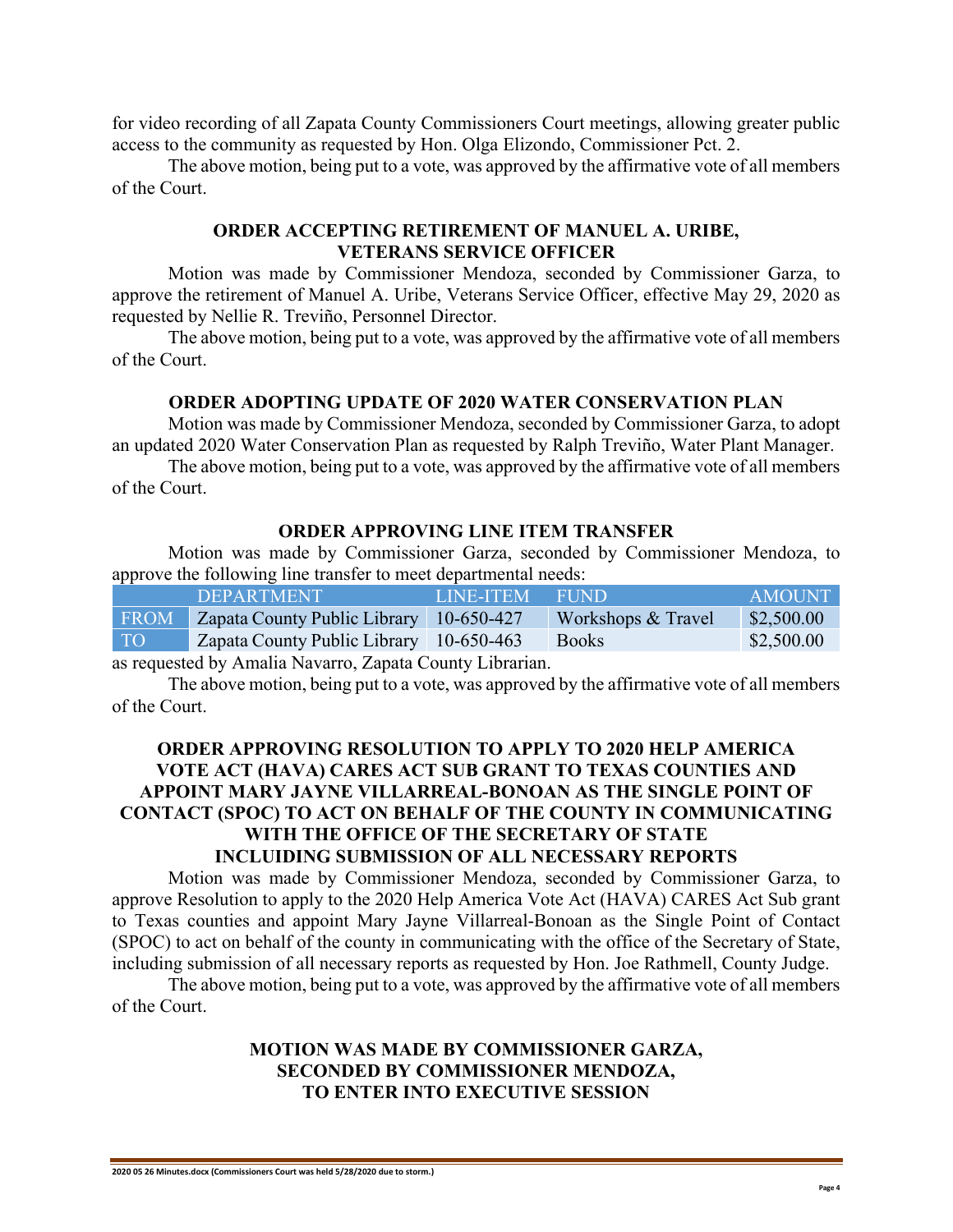## **MOTION WAS MADE BY COMMISSIONER GARZA, SECONDED BY COMMISSIONER MENDOZA, TO RETURN TO REGULAR SESSION**

## **ORDER TO DENY REQUEST FROM U.S. CUSTOMS AND BORDER PROTECTION FOR PERMISSION TO ENTER ONTO COUNTY LAND FOR THE PURPOSE OF CONDUCTING ENVIRONMENTAL ASSESSMENTS, PROPERTY SURVEYS, APPRAISALS, ETC., FOR POSSIBLE ACQUISITION FOR CONSTRUCTION OF BORDER INFRASTRUCTURE**

Motion was made by Commissioner Mendoza, seconded by Commissioner Elizondo, to deny request from U.S. Customs and Border Protection for permission to enter onto county land for the purpose of conducting environmental assessments, property surveys, appraisals, etc., for possible acquisition for the construction of border infrastructure as requested by Hon. Joe Rathmell, County Judge.

The above motion, being put to a vote, was approved by the affirmative vote of all members of the Court.

### **ORDER AUTHORIZING COUNTY ATTORNEY TO RESPOND TO WAIVER OF SERVICE OF JUDICIAL PROCESS FOR CASE NO. 5:20-CV-007 AND TAKE ANY AND ALL STEPS NECESSARY**

Motion was made by Commissioner Mendoza, seconded by Commissioner Garza, to authorize County Attorney to respond to the Wavier of Service of Judicial Process for Case No. 5:20-CV-077 that was filed in the United States District Court for the Southern District of Texas Laredo Division and take any and all steps necessary as requested by Hon. Joe Rathmell, County Judge.

*Closed Session/Executive Session is requested pursuant to Texas Government Code Title 5, Subchapter D, Section 551.071 (A)(B) Consultation with Attorney.*

The above motion, being put to a vote, was approved by the affirmative vote of all members of the Court.

#### **ORDER TO TABLE ITEM AND APPROVE REQUEST OF REBIDDING FOR THE ZAPATA COUNTY JAIL REPAIRS**

Motion was made by Commissioner Garza, seconded by Commissioner Mendoza, to table item and approve request for the rebidding for the Zapata County Jail repairs as requested by Manuel Gonzalez, Premier Engineering.

The above motion, being put to a vote, was approved by the affirmative vote of all members of the Court.

#### **ADJOURN**

Motion to adjourn was made by Commissioner Mendoza, seconded by Commissioner Garza, and being put to a vote, was approved by the affirmative vote of all members of the Court.